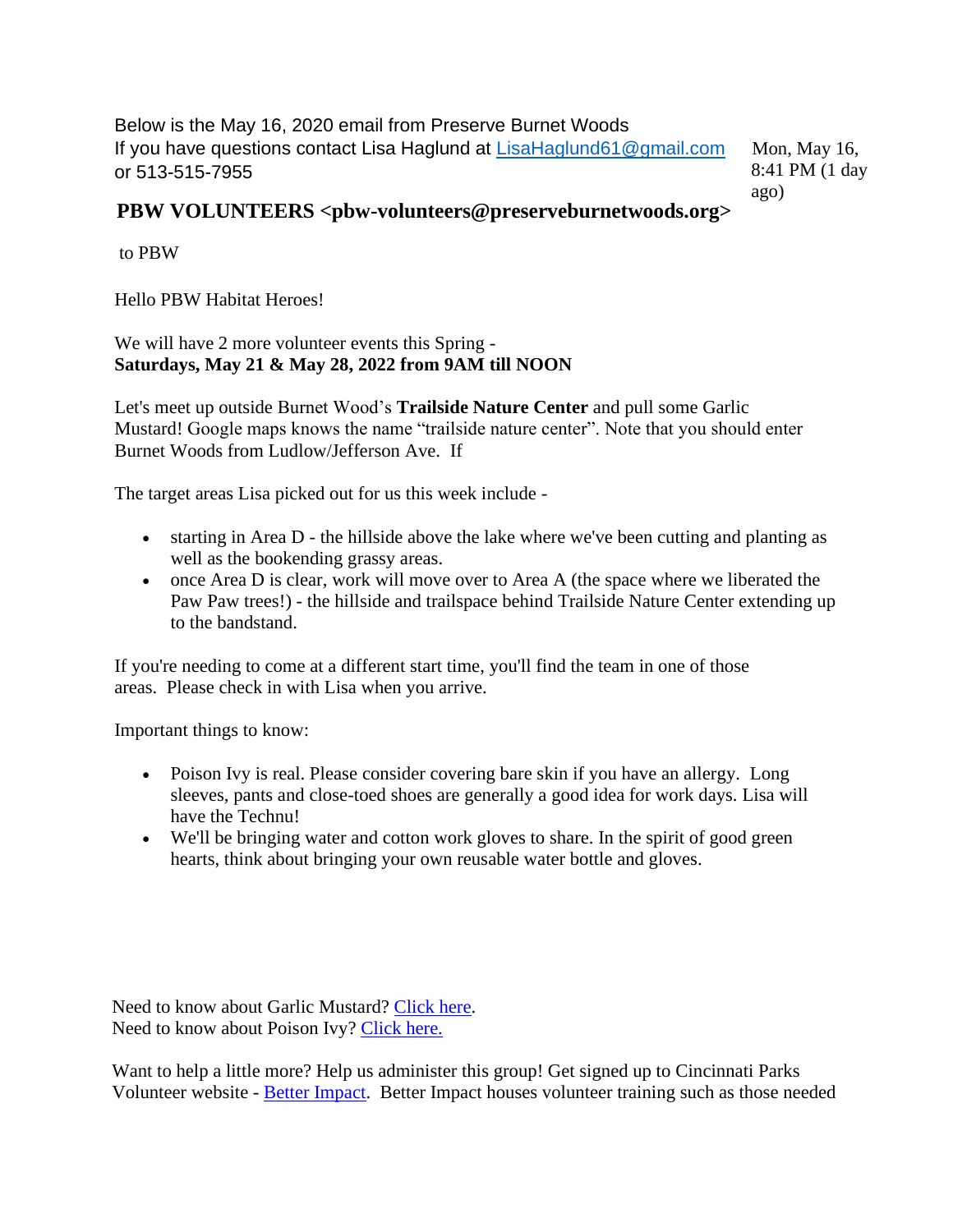to use herbicides for Honeysuckle and has an app which makes it easy to track your volunteer time across Cincy Parks. Not only that, but it helps us to plan for supplies. **Should we do a Zoom on signing up for the site? Let us know!**

THANK YOU again for all of your help in getting rid of invasive plants in Burnet Woods! Your help means everything to us and to the Park!

PBW

--

You received this message because you are subscribed to the Google Groups "PBW VOLUNTEERS" group.

To unsubscribe from this group and stop receiving emails from it, send an email to **pbw**[volunteers+unsubscribe@preserveburnetwoods.org.](mailto:pbw-volunteers+unsubscribe@preserveburnetwoods.org)

To view this discussion on the web visit

[https://groups.google.com/a/preserveburnetwoods.org/d/msgid/pbw-volunteers/a7101e31-ca85-](https://groups.google.com/a/preserveburnetwoods.org/d/msgid/pbw-volunteers/a7101e31-ca85-4854-91db-e3f863409b9fn%40preserveburnetwoods.org?utm_medium=email&utm_source=footer) [4854-91db-e3f863409b9fn%40preserveburnetwoods.org.](https://groups.google.com/a/preserveburnetwoods.org/d/msgid/pbw-volunteers/a7101e31-ca85-4854-91db-e3f863409b9fn%40preserveburnetwoods.org?utm_medium=email&utm_source=footer)

Attachments area